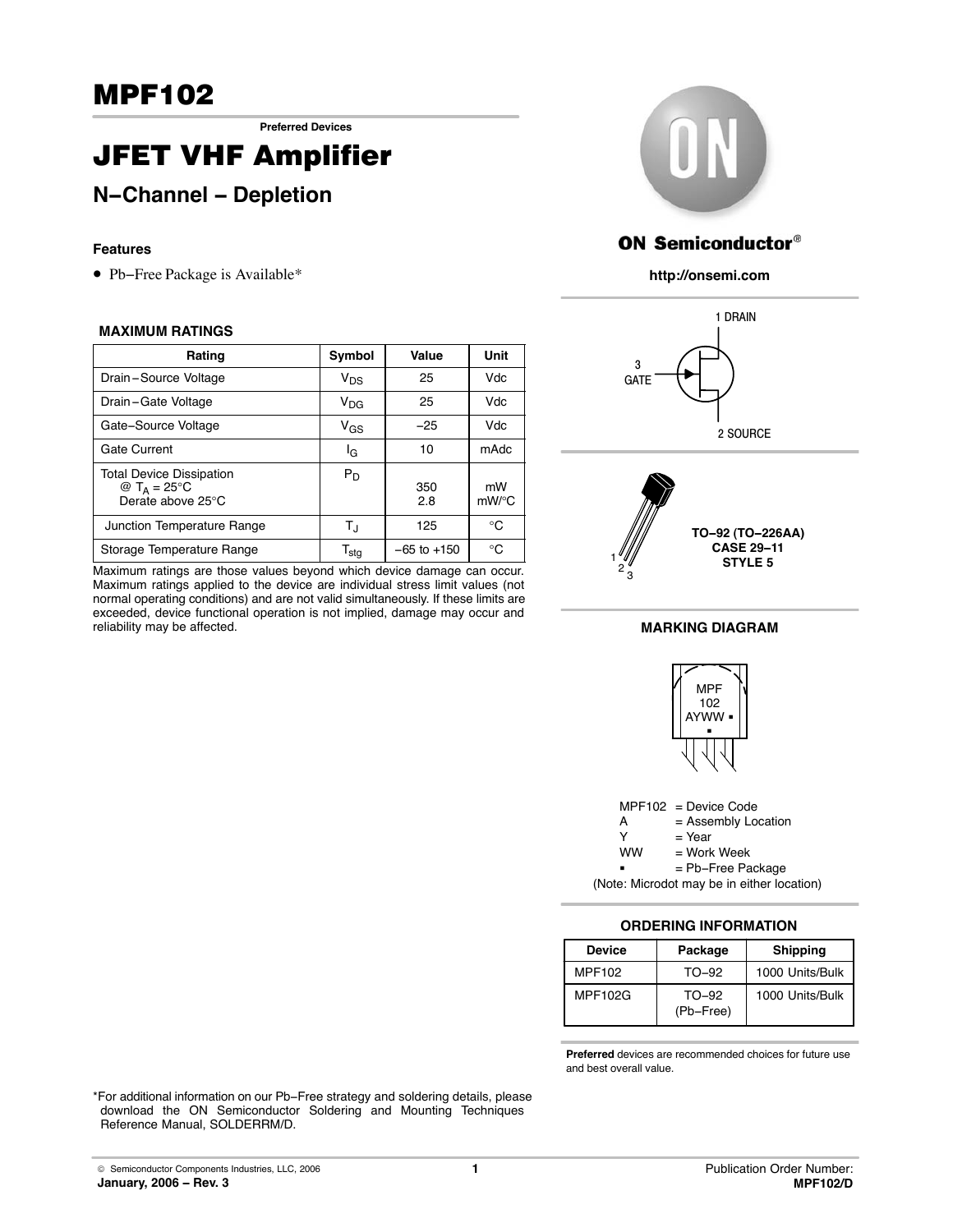## **ELECTRICAL CHARACTERISTICS** (T<sub>A</sub> = 25 C unless otherwise noted)

| <b>Characteristic</b>                                                                                                                      | Symbol                  | Min          | Max              | Unit         |  |  |
|--------------------------------------------------------------------------------------------------------------------------------------------|-------------------------|--------------|------------------|--------------|--|--|
| <b>OFF CHARACTERISTICS</b>                                                                                                                 |                         |              |                  |              |  |  |
| Gate-Source Breakdown Voltage<br>$(I_G = -10 \mu A d c, V_{DS} = 0)$                                                                       | $V_{(BR)GSS}$           | $-25$        |                  | Vdc          |  |  |
| Gate Reverse Current<br>$(V_{GS} = -15$ Vdc, $V_{DS} = 0$ )<br>$(V_{GS} = -15$ Vdc, $V_{DS} = 0$ , $T_A = 100$ C)                          | lgss                    | —            | $-2.0$<br>$-2.0$ | nAdc<br>uAdc |  |  |
| Gate-Source Cutoff Voltage<br>$(V_{DS} = 15$ Vdc, $I_D = 2.0$ nAdc)                                                                        | $V_{GS(off)}$           |              | $-8.0$           | Vdc          |  |  |
| Gate-Source Voltage<br>$(V_{DS} = 15$ Vdc, $I_D = 0.2$ mAdc)                                                                               | $V_{GS}$                | $-0.5$       | $-7.5$           | Vdc          |  |  |
| <b>ON CHARACTERISTICS</b>                                                                                                                  |                         |              |                  |              |  |  |
| Zero-Gate-Voltage Drain Current (Note 1)<br>$(V_{DS} = 15$ Vdc, $V_{GS} = 0$ Vdc)                                                          | <b>I</b> <sub>DSS</sub> | 2.0          | 20               | mAdc         |  |  |
| <b>SMALL-SIGNAL CHARACTERISTICS</b>                                                                                                        |                         |              |                  |              |  |  |
| Forward Transfer Admittance (Note 1)<br>$(V_{DS} = 15$ Vdc, $V_{GS} = 0$ , f = 1.0 kHz)<br>$(V_{DS} = 15$ Vdc, $V_{GS} = 0$ , f = 100 MHz) | $ y_{fs} $              | 2000<br>1600 | 7500             | umhos        |  |  |
| Input Admittance<br>$(V_{DS} = 15$ Vdc, $V_{GS} = 0$ , f = 100 MHz)                                                                        | $Re(y_{is})$            | —            | 800              | umhos        |  |  |
| <b>Output Conductance</b><br>$(V_{DS} = 15$ Vdc, $V_{GS} = 0$ , f = 100 MHz)                                                               | $Re(y_{os})$            |              | 200              | umhos        |  |  |
| Input Capacitance<br>$(V_{DS} = 15$ Vdc, $V_{GS} = 0$ , f = 1.0 MHz)                                                                       | $C_{iss}$               |              | 7.0              | pF           |  |  |
| Reverse Transfer Capacitance<br>$(V_{DS} = 15$ Vdc, $V_{GS} = 0$ , f = 1.0 MHz)                                                            | C <sub>rss</sub>        |              | 3.0              | pF           |  |  |

<span id="page-1-0"></span>1. Pulse Test; Pulse Width  $\leq 630$  ms, Duty Cycle  $\leq 10\%$ .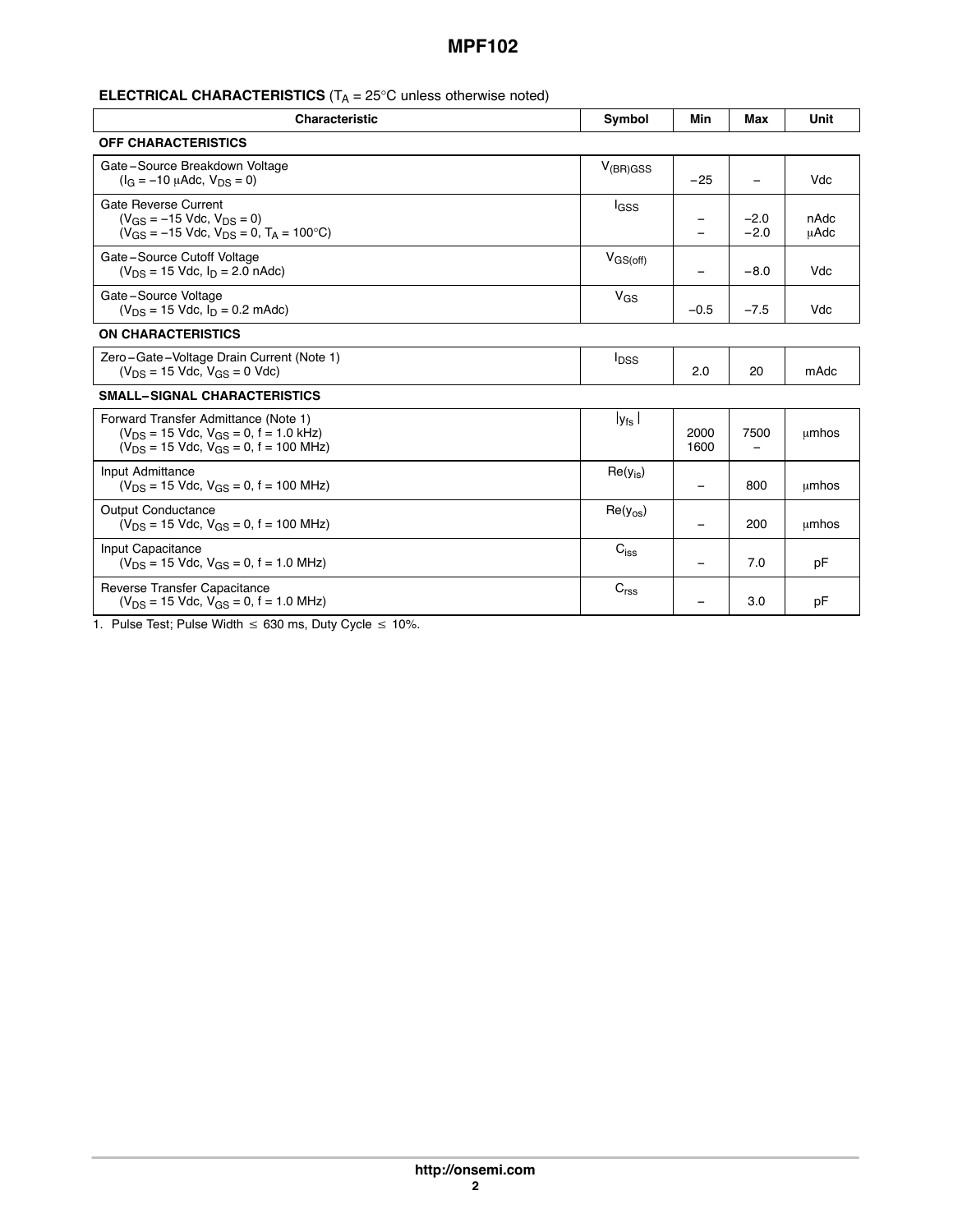#### **COMMON SOURCE CHARACTERISTICS ADMITTANCE PARAMETERS**

 $(V_{DS} = 15$  Vdc,  $T_{channel} = 25$  C)



Figure 1. Input Admittance (y<sub>is</sub>) **Figure 2. Reverse Transfer Admittance (y<sub>rs</sub>)** 



**Figure 3. Forward Transfer Admittance (y<sub>fs</sub>) Figure 4. Output Admittance (y<sub>os</sub>)**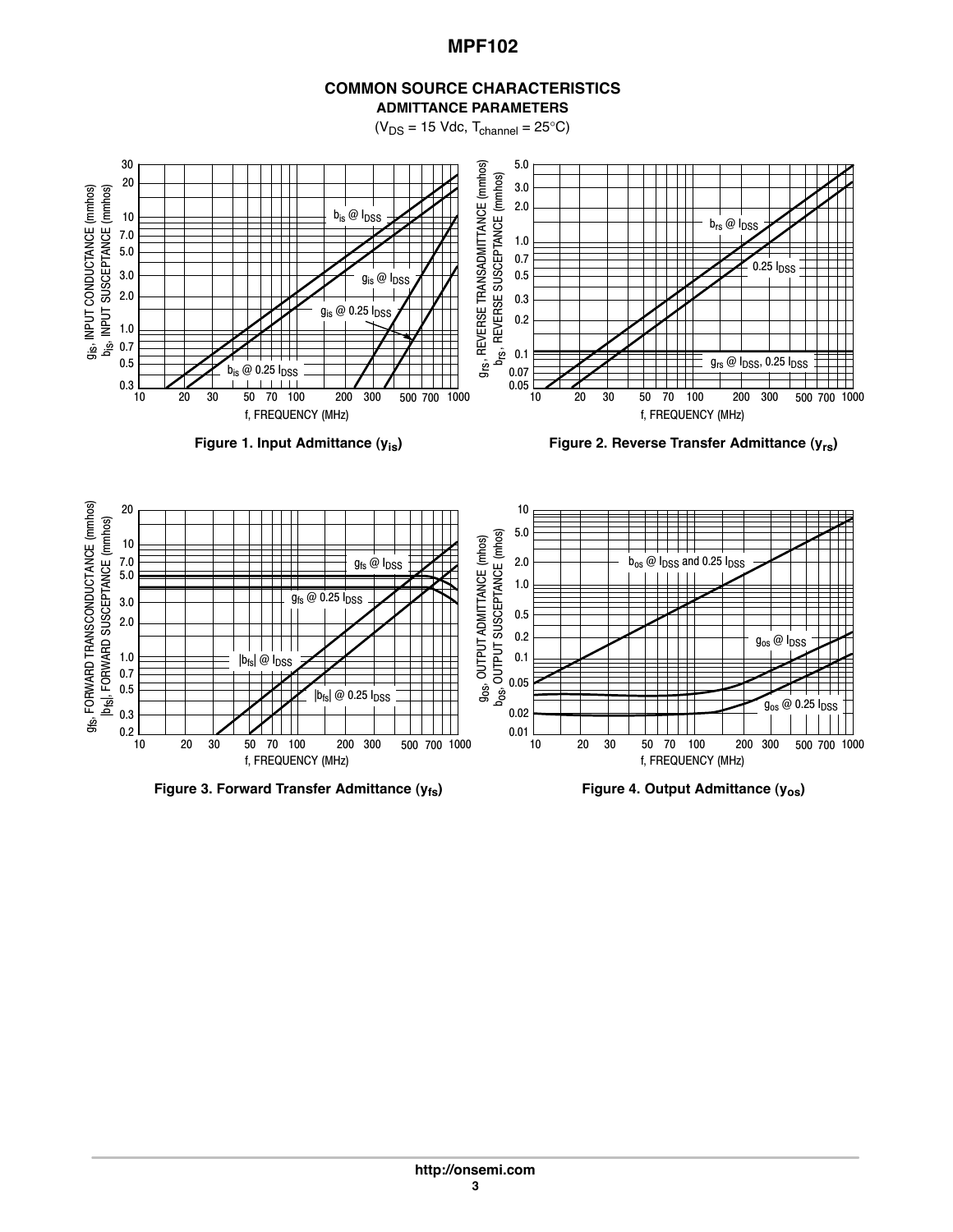#### **COMMON SOURCE CHARACTERISTICS S−PARAMETERS**

 $(V_{DS} = 15$  Vdc,  $T_{channel} = 25$  C, Data Points in MHz)



**http://onsemi.com**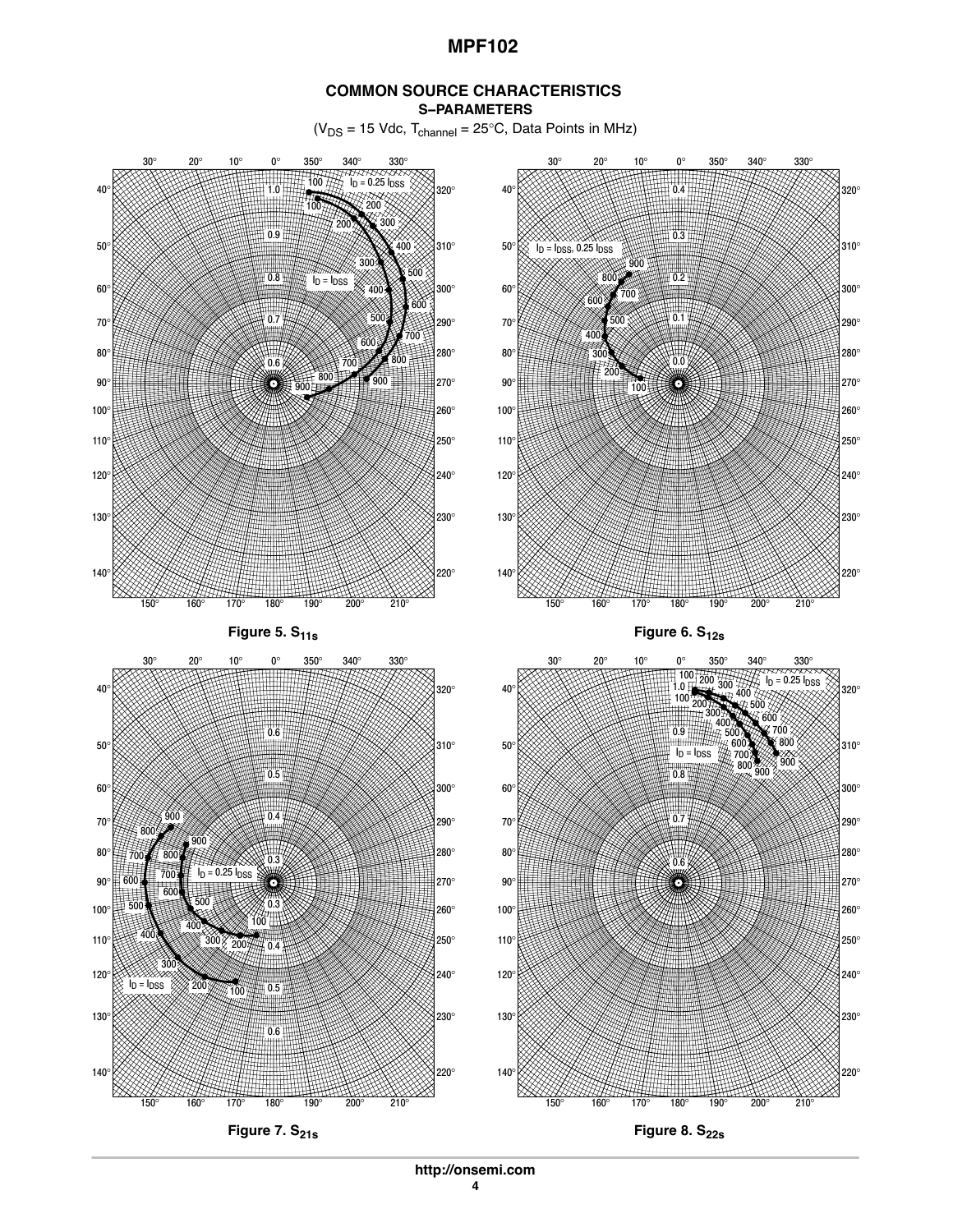

 $(V_{DG} = 15$  Vdc,  $T_{channel} = 25$  C)



Figure 9. Input Admittance (y<sub>ig</sub>) **Figure 10. Reverse Transfer Admittance (y<sub>rg</sub>)** 



**Figure 11. Forward Transfer Admittance (y<sub>fg</sub>) Figure 12. Output Admittance (y<sub>og</sub>)**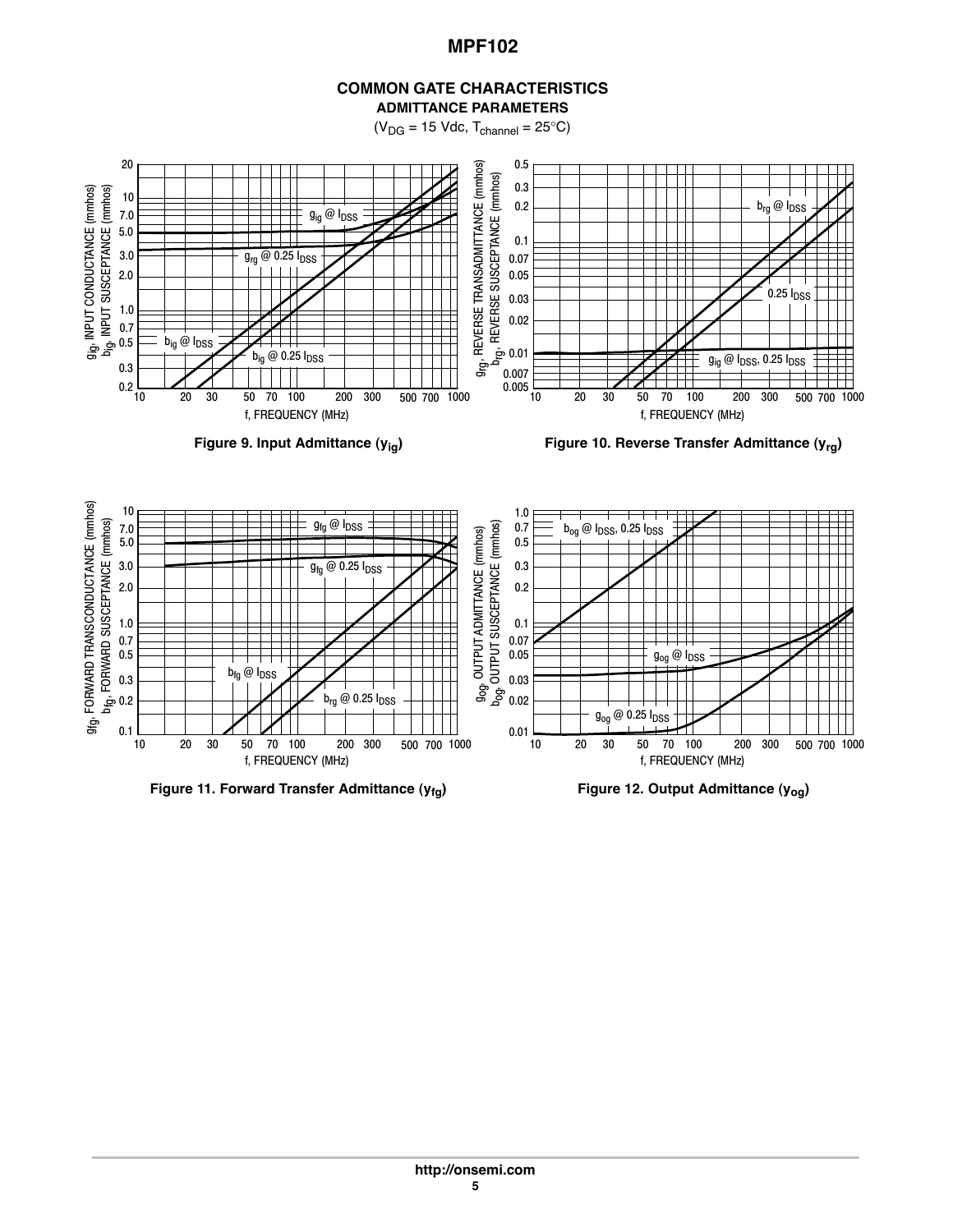#### **COMMON GATE CHARACTERISTICS S−PARAMETERS**

 $(V_{DS} = 15$  Vdc,  $T_{channel} = 25$  C, Data Points in MHz)



**http://onsemi.com**